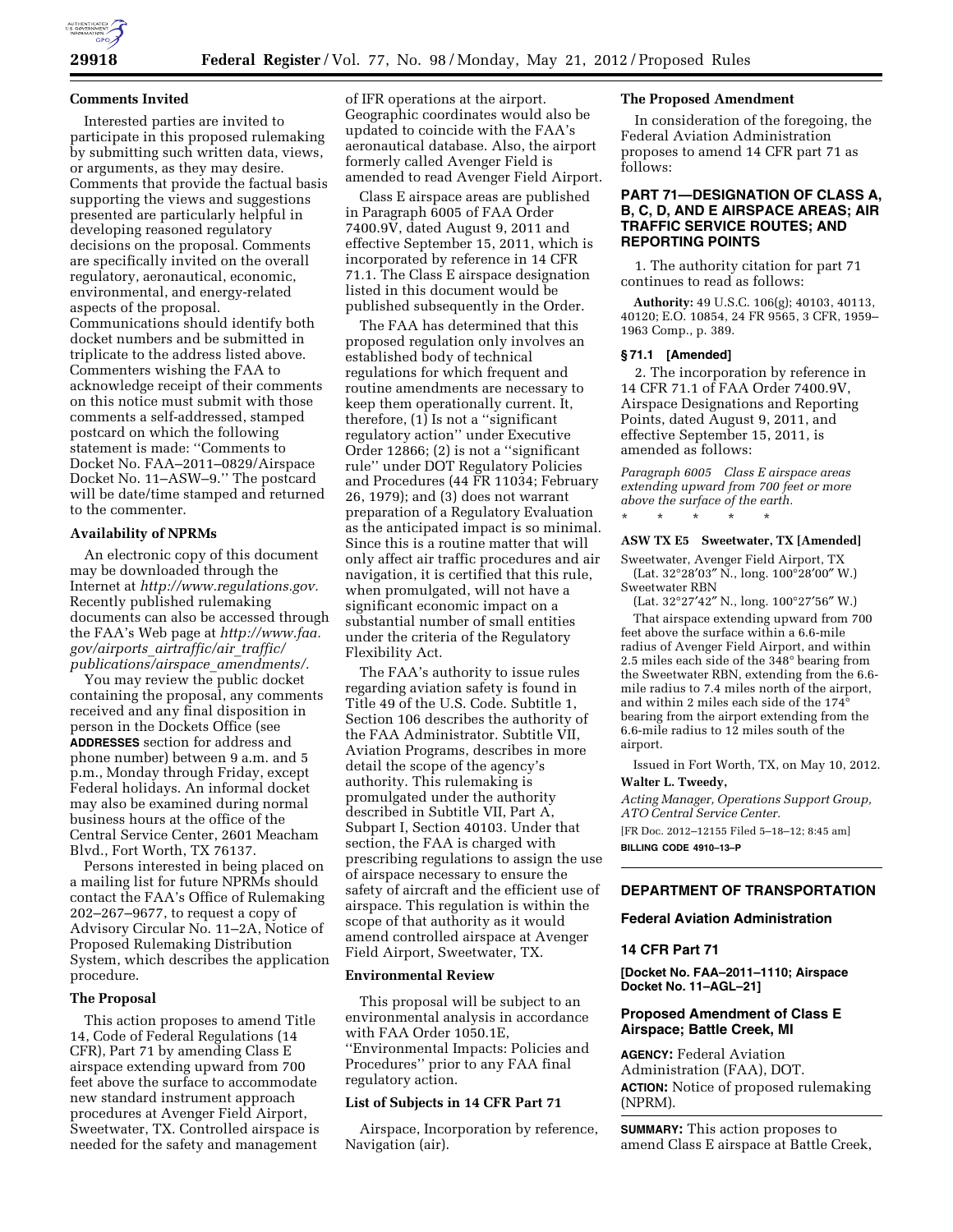MI. Additional controlled airspace is necessary to accommodate new Standard Instrument Approach Procedures (SIAP) at W. K. Kellogg Airport. The FAA is taking this action to enhance the safety and management of Instrument Flight Rules (IFR) operations for SIAPs at the airport. Geographic coordinates of the airport would also be updated.

**DATES:** 0901 UTC. Comments must be received on or before July 5, 2012. **ADDRESSES:** Send comments on this proposal to the U.S. Department of Transportation, Docket Operations, 1200 New Jersey Avenue SE., West Building Ground Floor, Room W12–140, Washington, DC 20590–0001. You must identify the docket number FAA–2011– 1110/Airspace Docket No. 11–AGL–21, at the beginning of your comments. You may also submit comments through the Internet at *[http://www.regulations.gov.](http://www.regulations.gov)*  You may review the public docket containing the proposal, any comments received, and any final disposition in person in the Dockets Office between 9 a.m. and 5 p.m., Monday through Friday, except Federal holidays. The Docket Office (telephone 1–800–647– 5527), is on the ground floor of the building at the above address.

**FOR FURTHER INFORMATION CONTACT:**  Scott Enander, Central Service Center, Operations Support Group, Federal Aviation Administration, Southwest Region, 2601 Meacham Blvd., Fort Worth, TX 76137; telephone: 817–321– 7716.

### **SUPPLEMENTARY INFORMATION:**

## **Comments Invited**

Interested parties are invited to participate in this proposed rulemaking by submitting such written data, views, or arguments, as they may desire. Comments that provide the factual basis supporting the views and suggestions presented are particularly helpful in developing reasoned regulatory decisions on the proposal. Comments are specifically invited on the overall regulatory, aeronautical, economic, environmental, and energy-related aspects of the proposal. Communications should identify both docket numbers and be submitted in triplicate to the address listed above. Commenters wishing the FAA to acknowledge receipt of their comments on this notice must submit with those comments a self-addressed, stamped postcard on which the following statement is made: ''Comments to Docket No. FAA–2011–1110/Airspace Docket No. 11–AGL–21.'' The postcard will be date/time stamped and returned to the commenter.

## **Availability of NPRMs**

An electronic copy of this document may be downloaded through the Internet at *[http://www.regulations.gov.](http://www.regulations.gov)*  Recently published rulemaking documents can also be accessed through the FAA's Web page at *[http://www.faa.](http://www.faa.gov/airports_airtraffic/air_traffic/publications/airspace_amendments/) gov/airports*\_*[airtraffic/air](http://www.faa.gov/airports_airtraffic/air_traffic/publications/airspace_amendments/)*\_*traffic/ [publications/airspace](http://www.faa.gov/airports_airtraffic/air_traffic/publications/airspace_amendments/)*\_*amendments/.* 

You may review the public docket containing the proposal, any comments received and any final disposition in person in the Dockets Office (see **ADDRESSES** section for address and phone number) between 9 a.m. and 5 p.m., Monday through Friday, except Federal holidays. An informal docket may also be examined during normal business hours at the office of the Central Service Center, 2601 Meacham Blvd., Fort Worth, TX 76137.

Persons interested in being placed on a mailing list for future NPRMs should contact the FAA's Office of Rulemaking 202–267–9677, to request a copy of Advisory Circular No. 11–2A, Notice of Proposed Rulemaking Distribution System, which describes the application procedure.

# **The Proposal**

This action proposes to amend Title 14, Code of Federal Regulations (14 CFR), Part 71 by amending Class E airspace extending upward from 700 feet above the surface to accommodate new standard instrument approach procedures at W.K. Kellogg Airport, Battle Creek, MI. Controlled airspace is needed for the safety and management of IFR operations at the airport. The airport's geographic coordinates also would be updated to coincide with the FAA's aeronautical database.

Class E airspace areas are published in Paragraph 6005 of FAA Order 7400.9V, dated August 9, 2011 and effective September 15, 2011, which is incorporated by reference in 14 CFR 71.1. The Class E airspace designation listed in this document would be published subsequently in the Order.

The FAA has determined that this proposed regulation only involves an established body of technical regulations for which frequent and routine amendments are necessary to keep them operationally current. It, therefore, (1) Is not a ''significant regulatory action'' under Executive Order 12866; (2) is not a ''significant rule'' under DOT Regulatory Policies and Procedures (44 FR 11034; February 26, 1979); and (3) does not warrant preparation of a Regulatory Evaluation as the anticipated impact is so minimal. Since this is a routine matter that will only affect air traffic procedures and air

navigation, it is certified that this rule, when promulgated, will not have a significant economic impact on a substantial number of small entities under the criteria of the Regulatory Flexibility Act.

The FAA's authority to issue rules regarding aviation safety is found in Title 49 of the U.S. Code. Subtitle 1, Section 106 describes the authority of the FAA Administrator. Subtitle VII, Aviation Programs, describes in more detail the scope of the agency's authority. This rulemaking is promulgated under the authority described in Subtitle VII, Part A, Subpart I, Section 40103. Under that section, the FAA is charged with prescribing regulations to assign the use of airspace necessary to ensure the safety of aircraft and the efficient use of airspace. This regulation is within the scope of that authority as it would amend controlled airspace at W.K. Kellogg Airport, Battle Creek, MI.

#### **Environmental Review**

This proposal will be subject to an environmental analysis in accordance with FAA Order 1050.1E, ''Environmental Impacts: Policies and Procedures'' prior to any FAA final regulatory action.

## **List of Subjects in 14 CFR Part 71**

Airspace, Incorporation by reference, Navigation (air).

#### **The Proposed Amendment**

In consideration of the foregoing, the Federal Aviation Administration proposes to amend 14 CFR part 71 as follows:

# **PART 71—DESIGNATION OF CLASS A, B, C, D, AND E AIRSPACE AREAS; AIR TRAFFIC SERVICE ROUTES; AND REPORTING POINTS**

1. The authority citation for part 71 continues to read as follows:

**Authority:** 49 U.S.C. 106(g); 40103, 40113, 40120; E.O. 10854, 24 FR 9565, 3 CFR, 1959– 1963 Comp., p. 389.

#### **§ 71.1 [Amended]**

2. The incorporation by reference in 14 CFR 71.1 of FAA Order 7400.9V, Airspace Designations and Reporting Points, dated August 9, 2011, and effective September 15, 2011, is amended as follows:

*Paragraph 6005 Class E airspace areas extending upward from 700 feet or more above the surface of the earth.*   $\star$   $\qquad$   $\star$   $\qquad$   $\star$ 

**AGL MI E5 Battle Creek, MI [Amended]** 

Battle Creek, W.K. Kellogg Airport, IL (Lat. 42°18′23″ N., long. 85°15′00″ W.)